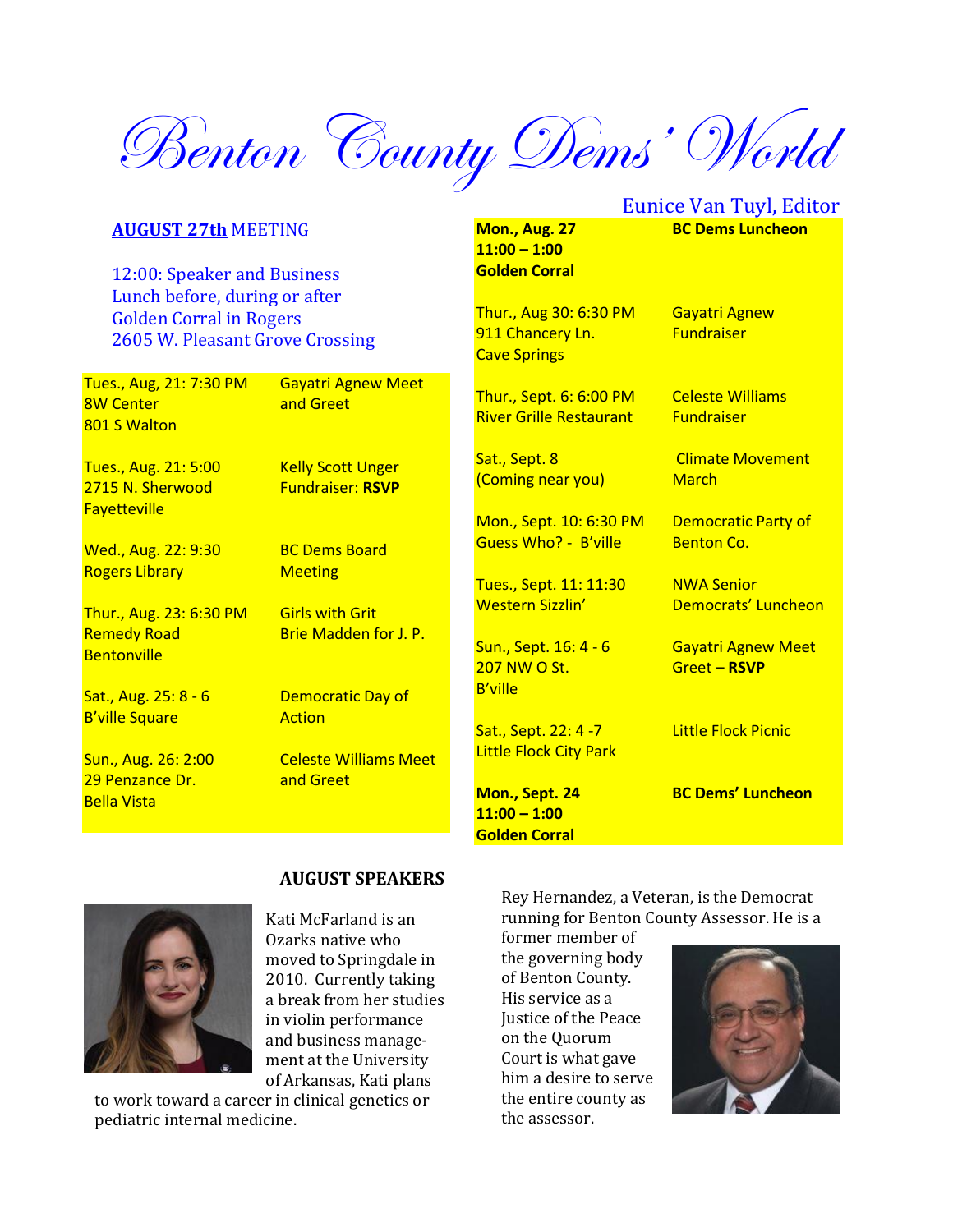A musician who began violin lessons at age four, she has performed in the Midwest and South with various ensembles and enjoys attending concerts and playing violin and piano.

Kati says, **I've never been afraid to speak truth to power over the issues that matter. She demonstrated this in her** extended dialogue about the Affordable Care Act with Senator Cotton at a 2017 town hall that propelled her into national healthcare advocacy, in conversations with Representative Womack and his legislative aides, in meetings with Senator Boozman's legislative aides, and at Senate hearings where lawmakers are confronted with her feeding tube, chemo port, and stories that come with them

She has a deep sense of purpose to work toward a world where everyone, regardless of origin, is afforded health care, honest pay for honest work, freedom from fear in our schools, and our constitutionally-guaranteed freedom of movement. **Kati wants to make sure Arkansans have what they need to succeed.** 

Rey resides in Rogers, where he and his wife Roselea have been cattle ranchers since 1989. He is currently employed as the security supervisor for Willow Creek Woman's Hospital through DSI Security.

During the past three decades, Rey has been a restaurant owner, business intermediary, and owned his own marketing company. He also has worked for NWACC, the University of Arkansas, and been the executive director of the Worker's Justice Center.

Today, Hernandez serves on the boards of the Washington Regional Medical Foundation, Child Care Aware in Rogers, and Northwest Arkansas LULAC.

Rey holds a Bachelor of Science degree in education from the University of Arkansas in Fayetteville and is a veteran with 20 years of service in the U.S. Marine Corps.

Rey Hernandez brings to the office of Benton County Assessor a sense of fairness and his many years of service to the community as a leader and business owner.

**A big congratulations to Gayatri Agnew**, Democratic candidate for District 93, who spoke to us last month. The Arkansas Demo Gazette had a large article on the front page about the response from the Arkansas Ethics Commission to her request. They had ruled that she could use her campaign funds to pay for childcare (with some exceptions). She was then featured in a national podcast. Listen to it at electionu.com/b/45.

,,,,,,,,,,,,,,,,,,,,,,,,,,,,,,,

#### **\*\* Dunning-Kruger Effect**:

くくくく



Some prominent [psychologists](https://www.politico.com/magazine/story/2016/05/donald-trump-supporters-dunning-kruger-effect-213904) have explained President Donald Trump's [unwavering](https://www.psychologytoday.com/us/blog/mind-in-the-machine/201609/the-psychology-behind-donald-trumps-unwavering-support)  [support](https://www.psychologytoday.com/us/blog/mind-in-the-machine/201609/the-psychology-behind-donald-trumps-unwavering-support) by alluding to a well-established psychological phenomenon known as the "[Dunning-Kruger effect](https://en.wikipedia.org/wiki/Dunning%E2%80%93Kruger_effect)." It is a type of cognitive bias, where people with little expertise or ability assume they have superior expertise or ability. This overestimation occurs as a result of the fact that they don't have enough knowledge to know they don't have enough knowledge.

Perhaps this helps explain why Trump

supporters seem to be so easily tricked into believing obvious falsehoods when their leader delivers his "alternative facts" sprinkled with language designed to activate partisan identities.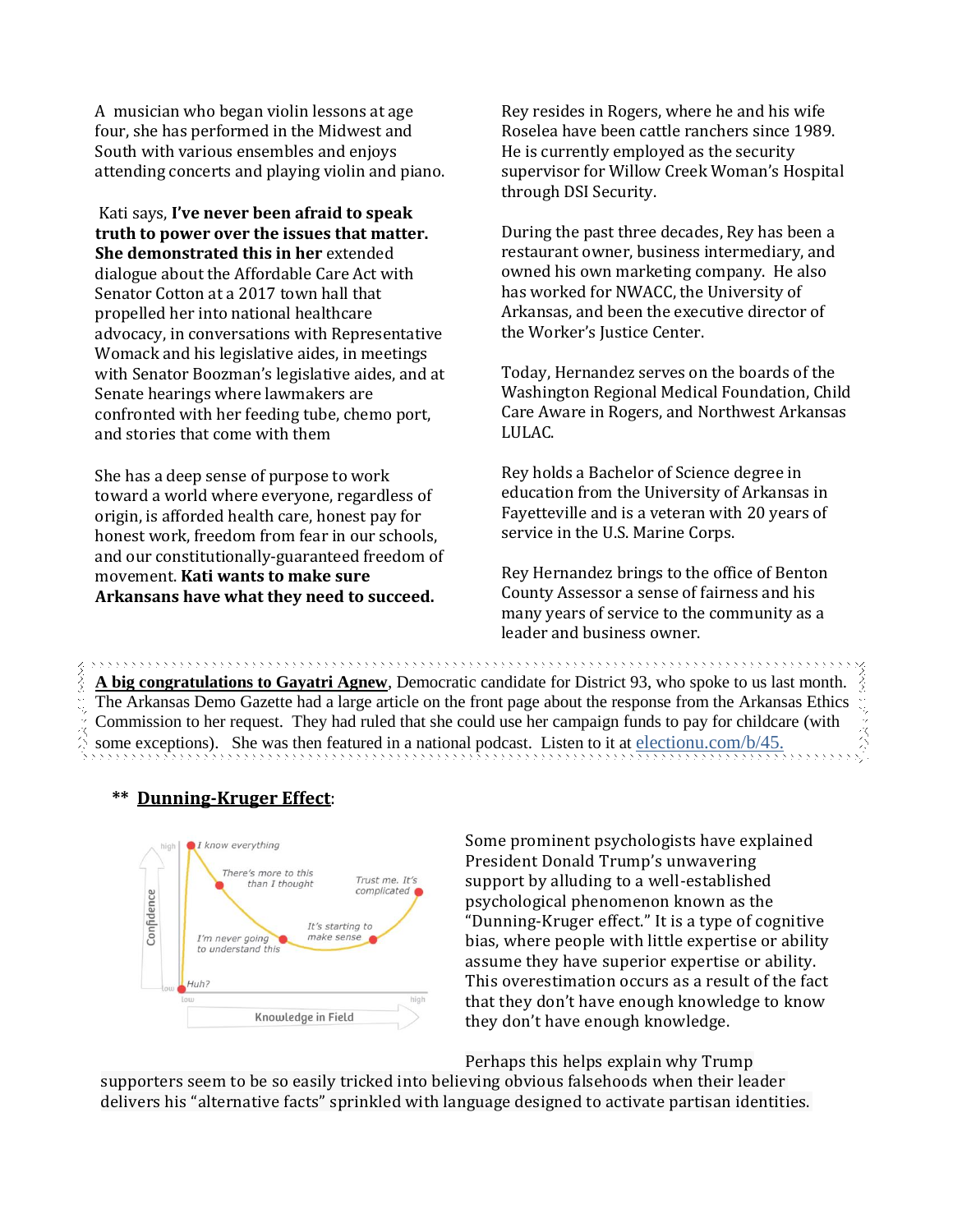Because they lack knowledge but are confident that they do not, they are less likely than others to actually fact-check the claims that the President makes.

## **LEADERSHIP NEEDED Richard A. Bland, President**

No, I am not going to talk about national politics! The season has arrived for BC Dems to plan for next year. Our nominating committee has been working hard to recruit a slate of officers. If you are interested in serving in an office beginning in January 2019, please contact Dr. Michael Reese, Bill Beck, or Harrell Simpson. At the moment, the office for which the nominating committee has the fewest prospects is President.

In addition to the four elected officers, President, Vice President, Recording Secretary, and Treasurer, the leadership team consists of four committee chairs with votes on the Executive Committee, or Board. Those four are Publicity, Social Media, Membership, and Immediate Past President. The Board is responsible for the day-to-day operations of the organization. The committee chairs are appointed by the President and approved by the Board.

The committee chairs need committee members to help with their tasks. Some members have expressed an interest in serving on the Programs Committee, chaired by the Vice President. Programs committee members will assist the Vice President in finding and confirming speakers, getting advance information about the speakers and their programs and communicating with the Chairs responsible for getting the information out. In addition to Programs, Membership could use a committee person or two, to help at meetings and help contact members at renewal time. Likewise, Publicity and Social Media could utilize more committee members. David Bernstein joined the Social Media Committee this month and will be administering our Mail Chimp activity. The Newsletter editor probably could use assistance from time to time in her labors; if you have an interest and/or experience that is relevant please contact her.

The Reservations Chair and the Corresponding Secretary are not voting board members, but still play important roles in the organization. Our Corresponding Secretary could use a committee member or two to fill in when she is out of town at meeting time. The Reservations Chair is in charge of the Blue Bowls and has additional duties when we do not meet at our regular meeting place or when we hold a special event. Some additional committee members could lighten her load.

So far I've discussed only the standing committees. From time to time, we have had ad hoc committees. Earlier this year, a small but energetic committee very successfully organized and implemented the Bean Dinner, our major fundraiser of the year. We will need folks to work on that for next year and if you are interested in serving in that capacity, please let a member of the Board know. We've had some inquiries about doing something to register voters and get voters to the polls. If you'd like to work on an ad hoc committee to do that, please identify yourself.

It is still almost three months until the election, and there are things we can still do that might make a difference. As important as this election is, the 2020 election may be as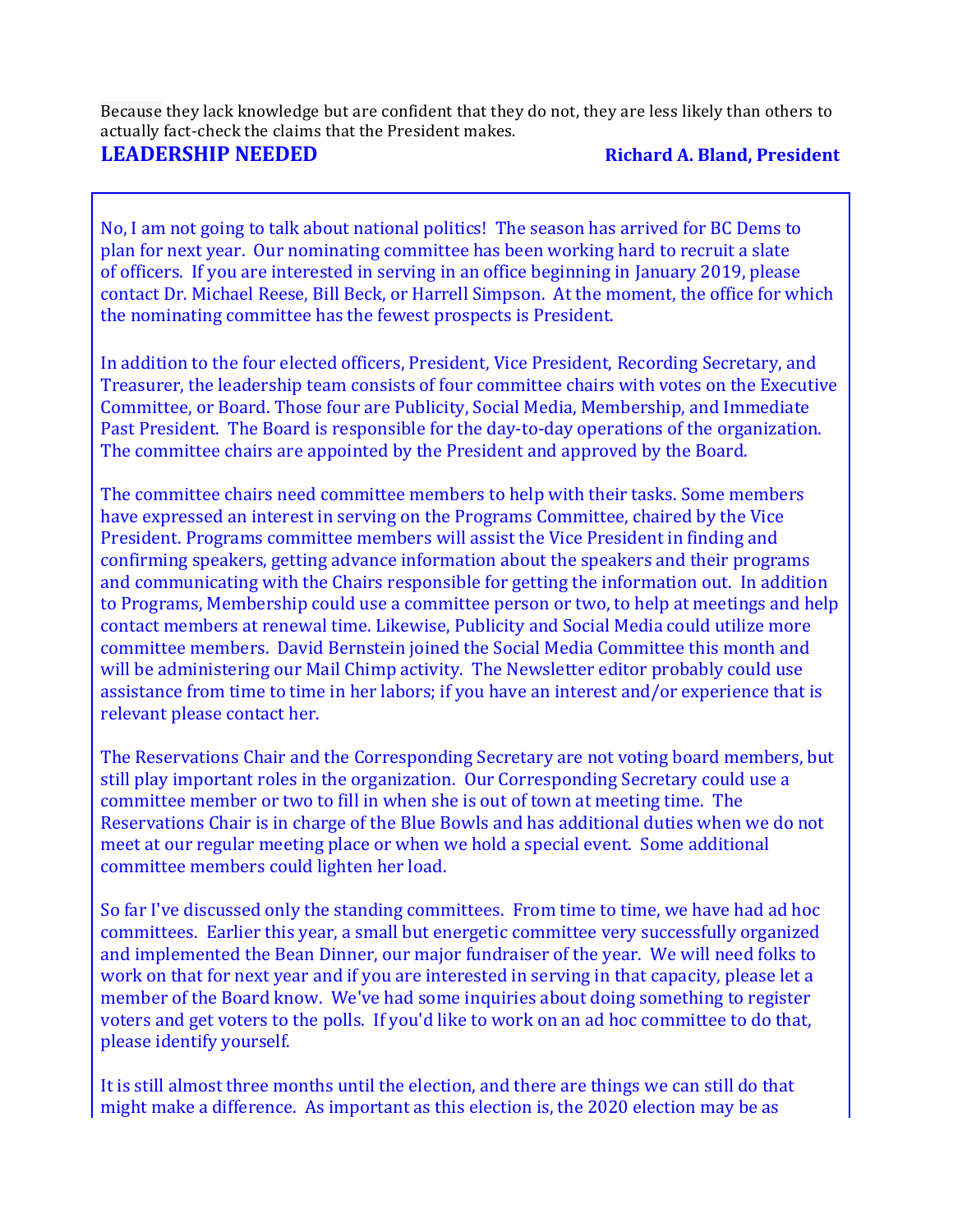crucial, and we must begin planning for it soon. BC Dems can accomplish more, but only if its members share their time and talent.

# **BENTON COUNTY DEMS' July 23, 2018 General Meeting the Golden Corral in Rogers.**

President Richard Bland called the meeting to order at 12:00 p.m. and welcomed new members and visitors. Candidates Katie McFarland, House District 90; Celeste Williams, House District 95; Jon Comstock, Senate District 3; and Rey Hernandez, Benton County Assessor introduced themselves. Mary Ann Boyer led the group in the Pledge of Allegiance.

Suzanne Miltich introduced speaker, Gayatri Agnew, candidate for Arkansas House District 93 running against incumbent Jim Dodson. She said her platform focuses on roads, jobs, and schools. She is also focusing on inclusion and tolerance. She described herself as a champion for voter participation and voter registration.

The second speaker was Jené Huffman-Gilreath, candidate for District 94. Jené said her platform is the same as Gayatri's except for different wording—infrastructure, education, and economic development rather than roads jobs, and schools. She is also concerned and focused on the area of mental health. She emphasized that all candidates need widespread support and urged all present to become involved in the mid-term election races.

After questions from the audience, Richard opened the business meeting. The minutes and treasurer's reports for the June meeting were approved as submitted.

**•**The Nominating Committee, composed of Mike Reese, Harrell Simpson, and Bill Beck, is still seeking people to serve as officers for next year**.**

**•**Help is needed for creating and distributing information via Mail Chimp and social media. Anyone who has expertise in this area is urged to contact Richard.

• Thurman Metcalf announced that the Democratic Party of Benton County would hold a grand opening of election headquarters today from 4:00 to 7:00 p.m. The headquarters is located at 1019 North 2nd Street in Rogers. The annual Little Flock picnic is scheduled for Sept. 22 from 4:00-7:00 p.m. at the Little Flock City Park. He is soliciting sponsorships for this event.

• The Democratic Party of Arkansas, Jared Henderson, Susan Inman, and Josh Mahony are sponsoring an event, the Springdale Barnstorm, to take place today after the headquarters opening.

•Celeste Williams' campaign is hosting a Picnic in the Park to be held in Little Flock City Park on July 29 from 1:00-4:00 p.m.

•Chris Birch's campaign is sponsoring an event entitled Give Back (packs). Backpacks filled with school supplies, a haircut, an eye exam, and a meal from Secondhand Smoke BBQ will be given away Aug. 12 from 4:00-6:00 at the Decatur Community Room. Campaign members are soliciting funds to buy items to fill the backpacks.

•The Democratic Party of Arkansas Faith Caucus will host the NWA Regional Chapter meeting Saturday, July 28, at the Bentonville Library.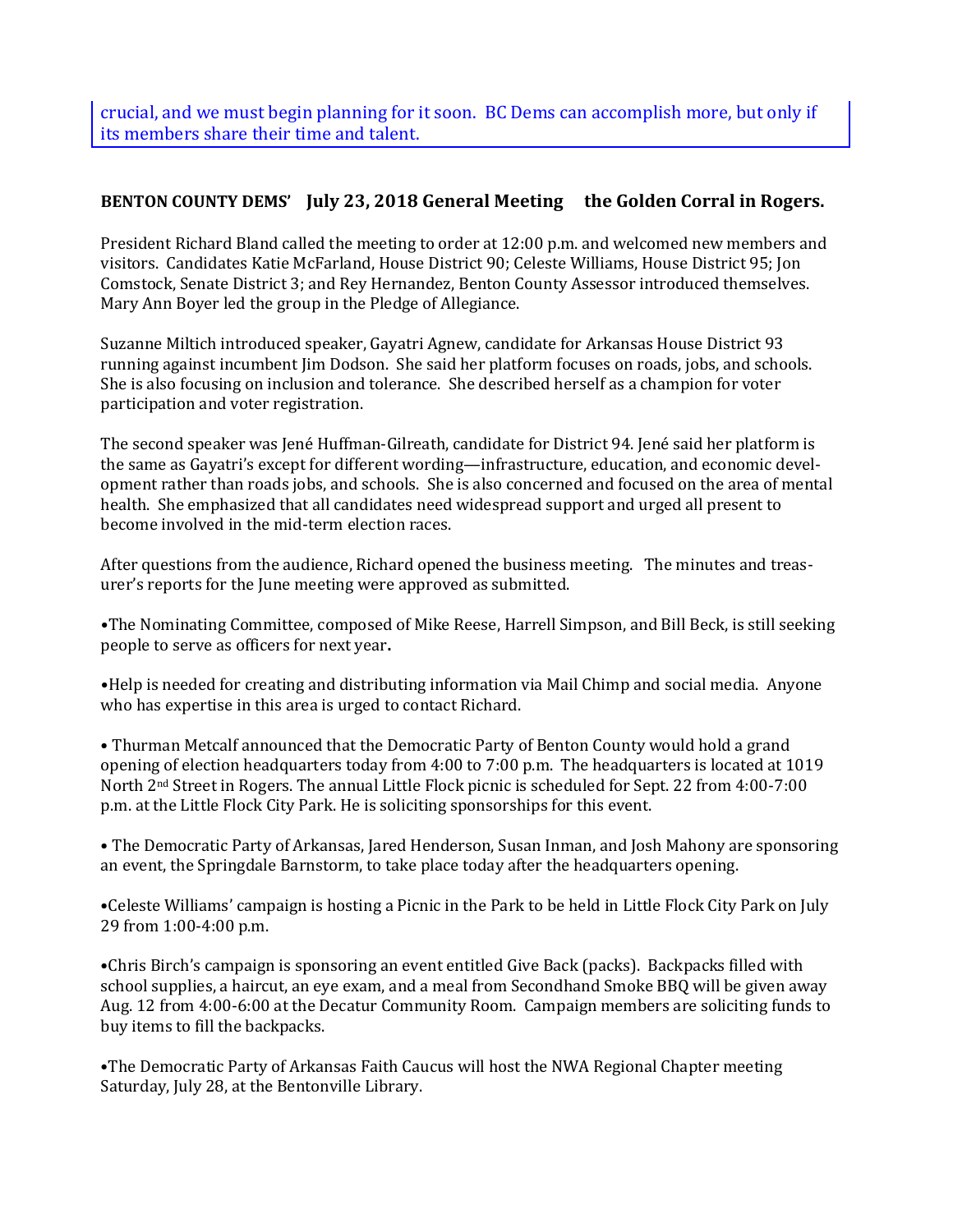•Movie Fundraiser: Bill Beck was unable to secure the movie *Leave No Trace*. He is working to secure an upcoming Michael Moore Film, *Fahrenheit 11/9*, in the fall.

The next meeting is August 27, at the Golden Corral in Rogers. Speakers will be Katie McFarland, candidate for House District 90, and Rey Hernandez, candidate for Benton County Assessor.

The meeting adjourned at 1:10 p.m. **Diana Kolman, Secretary**

| <b>Treasurer's Summary July 2018</b> |                                               |                               | by David Cauldwell, Treasurer |                  |            |
|--------------------------------------|-----------------------------------------------|-------------------------------|-------------------------------|------------------|------------|
| <b>Beginning Balance:</b>            |                                               | \$3,432.17                    |                               |                  |            |
| Income:                              | <b>Blue Bowls:</b><br>Dues:<br>Misc. (sales): | \$73.00<br>\$20.00<br>\$11.00 | Expenses:                     | Meeting lunches: | \$19.69    |
| Total:                               |                                               | \$104.00                      |                               |                  | \$19.69    |
| <b>Ending Balance:</b>               |                                               |                               |                               |                  | \$3,516.48 |

## **Gleaned from the** *Daily Kos* **over the last two months:**

\*\* Here is an interview from 1984 given by a recent KGB defector named Yuri Alexandrovich Bezmenov, who defected to Canada in 1970. What stands out is his warning to America that the KGB has been waging a PsyOps warfare campaign against the United States, and he nearly perfectly predicts what is happening today vis-à-vis Putin and Trump.

Much can be learned today from it. His most chilling point was that there's a long-term plan put in play by Russia to defeat America through psychological warfare and "**demoralization**". It's a long game that takes decades to achieve but it may already be bearing fruit.

Bezmenov made the point that the work of the KGB mainly does not involve espionage, despite what our popular culture may tell us. Most of the work, **85%** of it, was "a slow process which we call either **ideological subversion, active measures, or psychological warfare."** What does that mean? He explained:

*"As I mentioned before, exposure to true information does not matter anymore," said Bezmenov. "A person who was demoralized is unable to assess true information. The facts tell nothing to him. Even if I shower him with information, with authentic proof, with documents, with pictures; even if I take him by force to the Soviet Union and show him [a] concentration camp, he will refuse to believe it, until he [receives] a kick in his fan-bottom. When a military boot crashes his balls then he will understand. But not before that. That's the [tragedy] of the situation of demoralization."*

\*\* Donald Trump took a few minutes away from his tweeting on July 27th, to [have a](https://www.washingtonpost.com/amphtml/world/national-security/trump-chairs-election-security-meeting-but-gives-no-new-orders-to-repel-russian-interference/2018/07/27/ebf85f50-91b8-11e8-8322-b5482bf5e0f5_story.html)  [meeting](https://www.washingtonpost.com/amphtml/world/national-security/trump-chairs-election-security-meeting-but-gives-no-new-orders-to-repel-russian-interference/2018/07/27/ebf85f50-91b8-11e8-8322-b5482bf5e0f5_story.html) with his "most senior national security advisers" on securing this fall's election from Russian interference. It was a very short, considering the gravity of the discussion: <u>less than 30 minutes</u>. He spent <u>four times as long</u>—[a full two hours](https://www.usatoday.com/story/news/politics/2018/07/16/donald-trump-vladimir-putin-summit-helsinki/787257002/)—meeting with Vladimir Putin.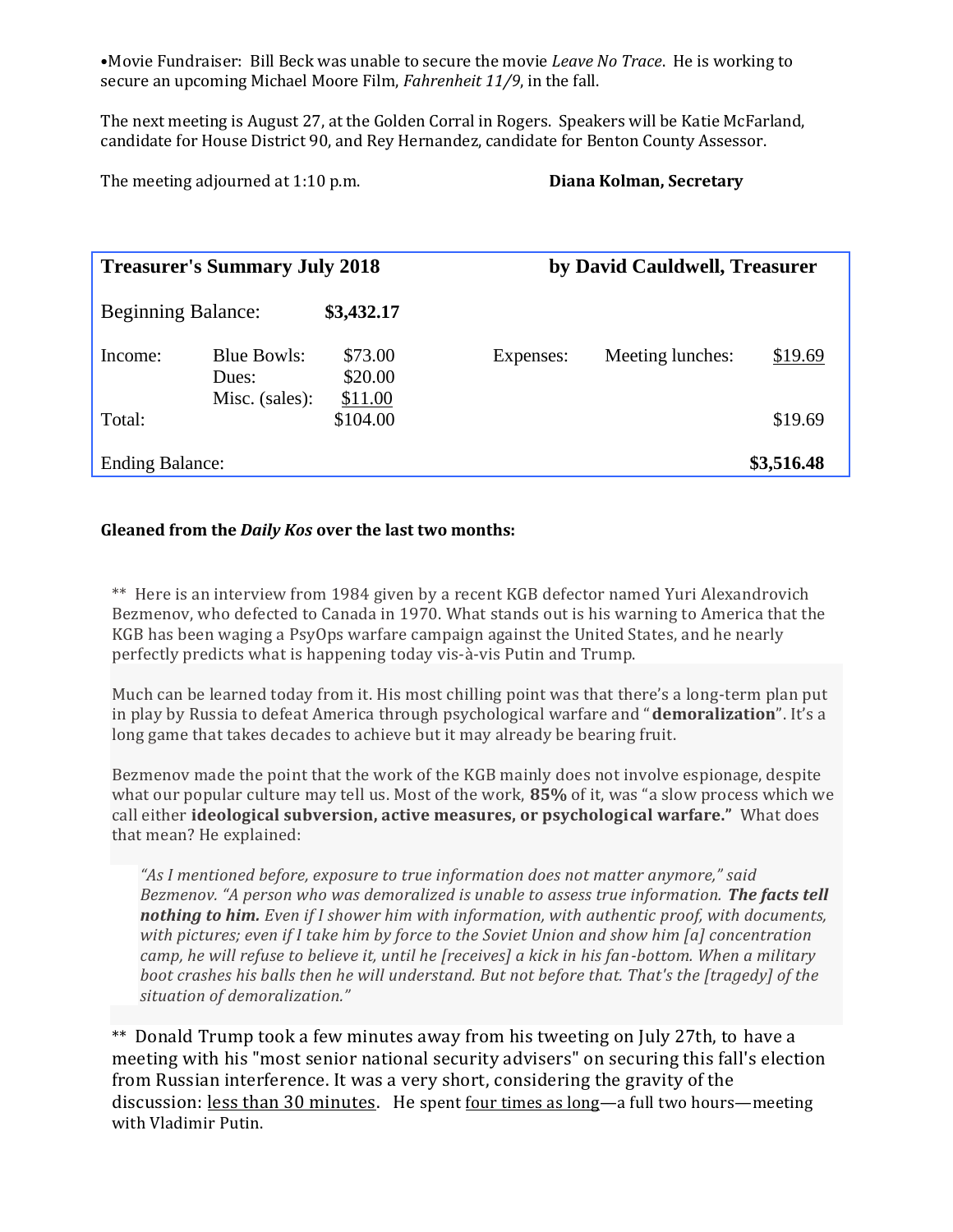\*\* One day after Facebook disclosed discovering a disinformation campaign on its network targeting the elections, and one week after Democratic Sen. Claire McCaskill of Missouri became the first documented target of Russian hacking, only one GOP senator, Bob Corker, voted for a measure that would have provided an extra \$250 million in election security funding, proposed by Sen. Patrick Leahy, Democrat of Vermont., for the lead up to the 2018 midterms.

\*\* On an MSNBC interview, astronaut Scott Kelly was asked what he thought of Trump's concept of a new military branch he called the "Space Force." Kelly responded that adding a new bureaucracy would be incredibly expensive and many of the things that it would be responsible for are already handled by existing military and service departments, i.e. the Navy and NASA. Also, some of Trump's suggestions are restricted by international treaties that are nearly 50 years old.

He went on to add that he didn't want to speculate as to why Trump was pushing this idea of fighting futuristic wars in space that have not yet happened, as opposed to the very real cyber warfare going on right now that threatens to undermine our country's democratic institutions.

\*\* Currently, 28 Republicans occupy Secretary of State offices, while Democrats hold just 17. Voting rights in each of these states has suffered in the hands of GOP election officials. We need to elect Democratic Secretaries of State to erase the effects of the extreme political gerrymandering that lets Republicans win when there are more Democrats voting in a state. They've so successfully gerrymandered districts in states like Wisconsin, Maryland, and Pennsylvania so that they can safely secure seats in Congress and state and local legislatures with fewer votes.

\*\* We must also counteract the widespread voter purges taking place at the hands of the Republicans. Voter caging is the practice of sending mass direct mailings to registered voters by non-forwardable mail, then compiling "caging lists" from the returned mail in order to challenge [the addressees'] right to vote on that basis alone. Armed with no other evidence than returned mail, partisan operatives abuse state laws to file targeted mass challenges [...] to disenfranchise large numbers of minority voters.

\*\* *GoodNnews Alert* : On Thursday, Massachusetts' Republican Gov. Charlie Baker signed into law an automatic voter registration that had previously passed the Democratic-run legislature with nearly unanimous bipartisan support, making Massachusetts the 11th state along with D.C. to pass this policy since Oregon became the first to do so in 2015. Any eligible voter who conducts business with the state Registry of Motor Vehicles will be automatically registered unless they opt out, as will those conducting transactions with MassHealth, the state's health insurance program. Critically, that will allow AVR to reach many non-drivers, since Massachusetts has the lowest uninsured rate in the nation.

\*\* *Good News Alert 2:* In a Shelby County election, Tennessee Democrats absolutely trounced their Republican opponents, winning 21 of 26 county offices up for grabs. Republicans held nine of the 10 highest-profile county offices, including mayor and sheriff before the election. Now, they hold zero.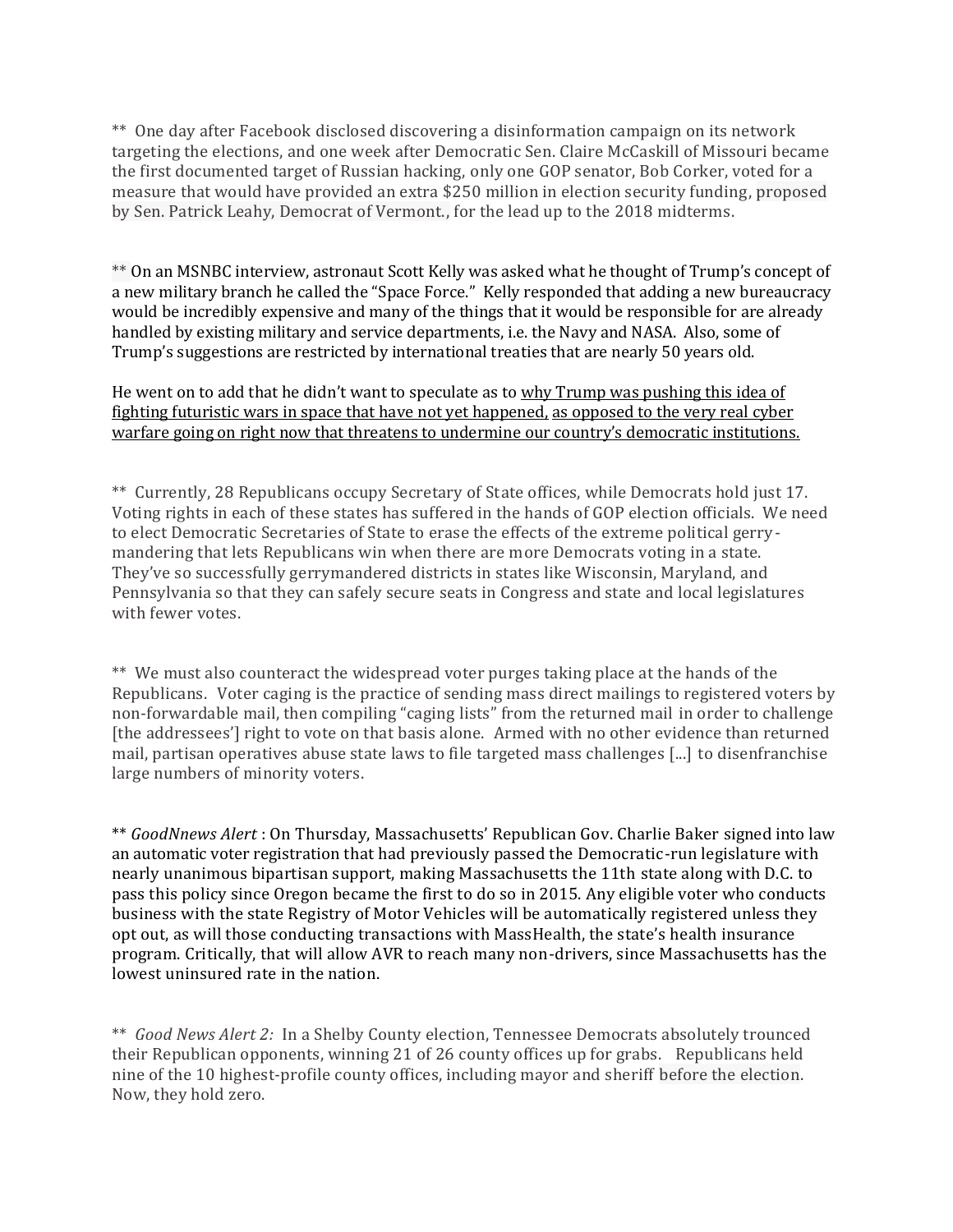\*\* *Best News Alert:* The Pew Research Center recently released a study comparing Democratic and Republican primary turnout this year with that of 2014. Democratic turnout is way up compared to 2014, and is also outpacing GOP turnout by leaps and bounds. Through June, 13.6 million people had voted in Democratic House primaries in 2018. The number was 7.4 million in 2014, the last midterm election. The 2018 figure represents **an 84 percent increase over 2014**.

The Republican House primary vote has climbed as well in 2018, but not by the same amount. Thus far about 10.7 million votes have been cast in GOP House primaries, compared to 8.6 million in 2014. That's a bump of about 24 percent**.**

\*\* Former Fox News Channel chief political correspondent Carl Cameron has a warning for America: "The Trump team were colluding with the Russians in 2016 – and they are still colluding." Trump continues to promote Russian President Vladimir Putin's claims that the Kremlin has not been running any such operation—while smearing the intelligence agencies and experts who say otherwise.

"Whenever the President denies the entire idea of Russian interference in U.S. elections — and labels investigations into such interference a *hoax* or *witch hunt,"* Cameron told Think-Progress, "he is enabling the biggest cyberattack in U.S. history." (Trump) actively participated in a Russian disinformation campaign that legitimized Russian denial and weakened the credibility of the United States to both our friends and foes abroad.

**\*\*** *The Wall Street Journal* is reporting that European Commission President Jean-Claude Juncker was forced to use flash cards to explain global trade to the actual president of the United States. Juncker "flipped through" more than a dozen cards, which had minimal information on them, and all focused on a single issue. These included the automotive trade, and regulatory standards for medicines, the report added, saying that there were a maximum of three figures per card.

\*\* Dan Rather said, in response to Trump's negative tweet about LeBron James and Don Lemon, " For those following the latest Twitter outrage from the President…I'd much rather live in a world reflecting the values, philanthropy, civic mindedness and yes intelligence of LeBron James and Don Lemon's CNN's intelligent commitment to truth and journalism, than the divisive peevishness, lies and narrow self-interest by the President of the United States. Inclusion, empathy, character, all these must be part of 'WhatUnitesUs.'"

\* \* \* \* \* \* \* \* \* \* \*

*Wonderful News:* In December, Dr. P. Roy Vagelos, the former chair of Merck & Co., and his wife, Diana, are donating \$250 million to Columbia Medical School, in addition to an earlier \$60 million gift. This will fund full-tuition scholarships (\$60,000 tuition a year plus  $R \& B$ ) for those students with the greatest financial need and grants, not loans, to others in need.

*Wonderful News, Part 2:* The New York University School of Medicine announced on Thursday that it would cover the tuition of all its students, regardless of merit or need.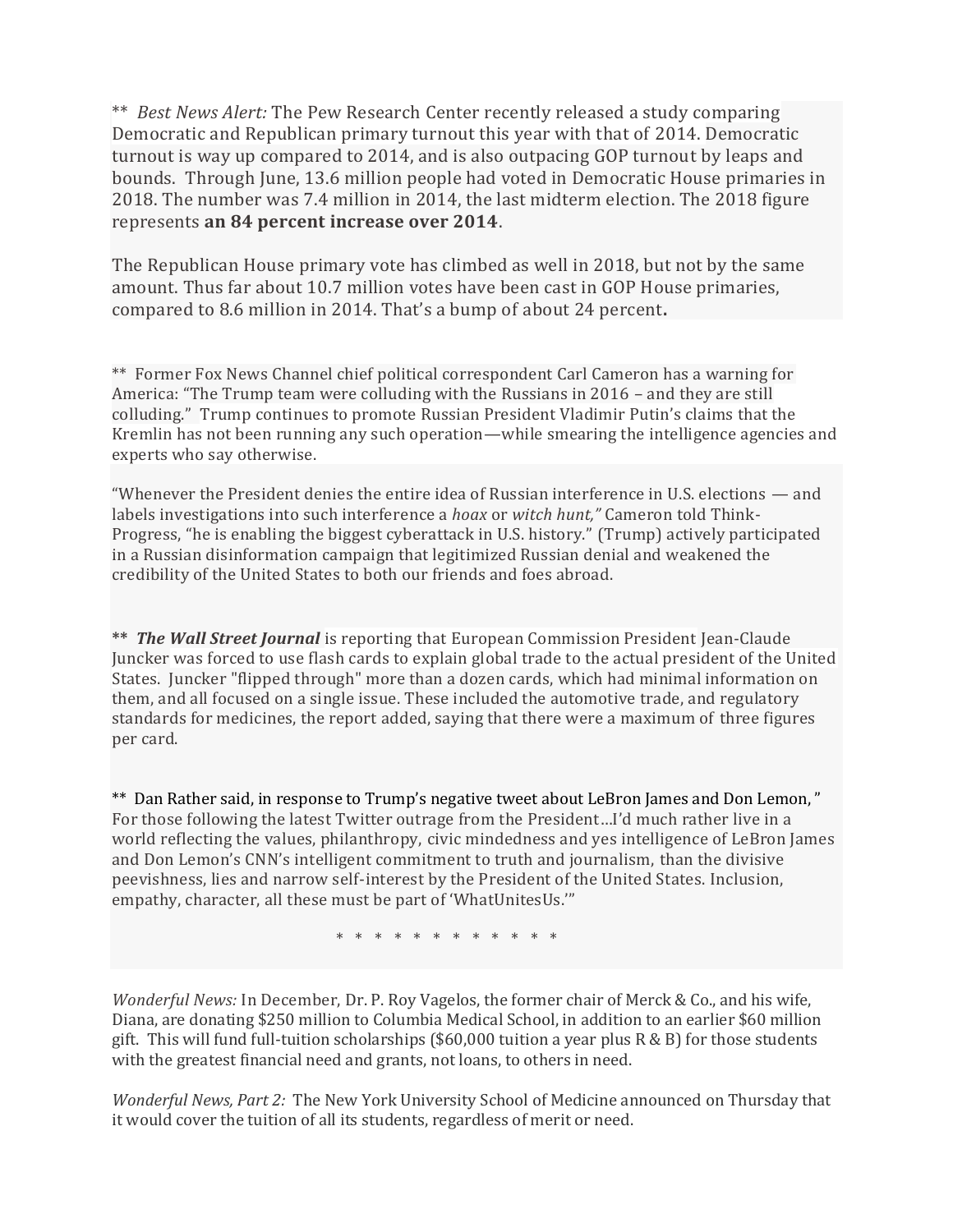In the field of medicine, schools have become worried that students saddled with steep debt are increasingly pursuing top-paying specialties rather than careers in family medicine, pediatrics and research. This will offer them opportunities to choose the latter fields.

Out of all the 113 Supreme Court justices in our country's history, all but six have been white men. As wise Latina Justice Sonia Sotomayor has often said, a person's experiences and identity influence how they see and understand the world.

Women in Arkansas earn 78 cents for every dollar that men earn, a difference of roughly \$8,900. The gap is one penny more than last year.



# Women Spies of the American Revolution **By Kenna Howat**

Throughout the Revolutionary War, there are stories of heroism; those who sacrificed to save others, those who put their lives on the line to warn of

impending danger. The vast majority of these stories involve men. But there are countless extraordinary women who risked and sacrificed just as much as men. While women were not allowed to serve in the military, they found other ways to help the war effort. One way they helped was by spying. British soldiers billeted in the homes of colonialists were sometimes too loose with their secrets. Naturally, women took advantage of this. Many times, these women spies were more successful and better at hiding than their male counterparts. Here are just two who accomplished extraordinary things to advance their cause during the revolution.



# **The Clothesline Code**

**Anna Smith Strong** was a spy who was involved in General Washington's spy ring known as the Culper Spy Ring. Strong and several other residents of Long Island were recruited while others were based in New York. She sneaked information they uncovered to Abraham Woodhull who lived next door. She signaled fellow spy Caleb Brewster that information was ready for pick up, developing an ingenious, almost foolproof signal device to message him: she simply hung her laundry out to dry, in plain sight of British soldiers. Strong hung a black petticoat on her clothesline, along with a number of handkerchiefs. The

black petticoat signaled that a message was ready to be picked up and the handkerchiefs would relay where the message was hidden. Six coves along the shore were designated as dead drop locations. The number of handkerchiefs hung corresponded to one of the six coves. This messaging system was never broken throughout the entire Revolution and no one in the Culper Ring was ever caught. As a woman, she was severely underestimated, and by doing her laundry, a normal womanly thing to do, no one suspected that she was doing anything out of the ordinary.



#### **The Button Code**

**Lydia Barrington Darragh:** The Darraghs were Quaker and did not believe in violence, but they sided with the Patriots during the American Revolution. During the occupation of Philadelphia by the British, several high-ranking soldiers were quartered in the Darragh's home. A British general stayed across the street and would regularly hold meetings with officers in the Darragh's house. She spied on the soldier's meetings, under the guise of

bringing them refreshments or wood for the fire. Darragh's husband wrote the information she